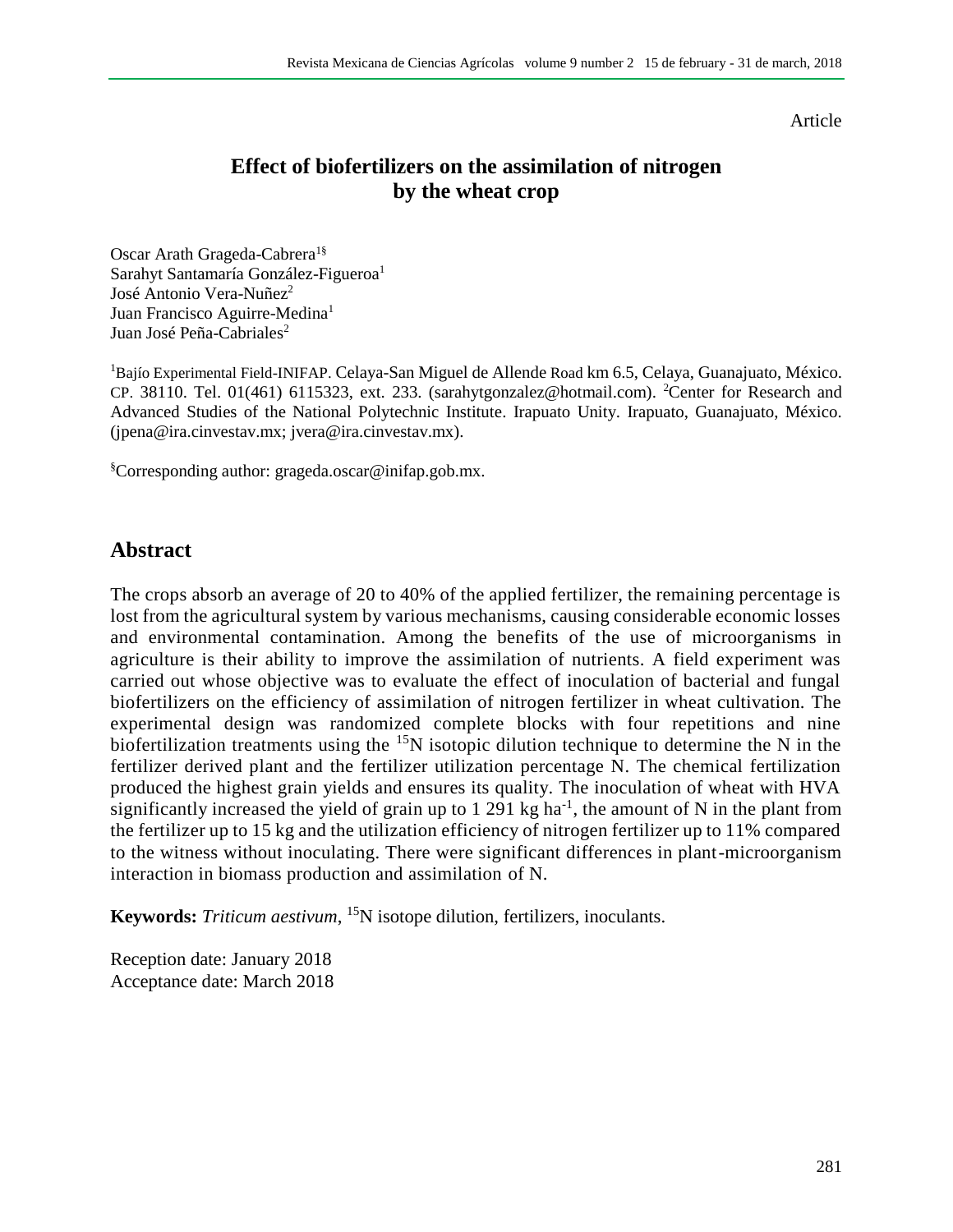# **Introduction**

In the central region of Mexico known as "The Bajio" (*ca*.  $1.1 \times 10^6$  ha) 40 years ago, 150 kg N ha<sup>-1</sup> was applied to the wheat crop as a synthetic fertilizer and yields of 5 Mg ha<sup>-1</sup> were obtained. Currently they apply up to  $350 \text{ kg} \text{ N}$  ha<sup>-1</sup> and the yields have not increased significantly. Studies conducted in the region show that the wheat crop absorbs an average of 20 to 35% of the N applied as fertilizer (Grageda *et al*., 2011), the remaining percentage is lost from the agricultural system by various mechanisms, causing economic losses and contamination environmental, such as eutrophication, acid rain, destruction of the stratospheric ozone layer and increase of the greenhouse effect (Duxbury, 1994; Franzluebbers, 2005; Grageda-Cabrera *et al*., 2005).

The increase in the price of nitrogen fertilizers from \$2 049 in the year 2000 to \$6 800 in 2015 (t of urea) makes wheat production more expensive and reduces profitability. Faced with this problem, it is necessary to develop technologies that reduce the use of synthetic fertilizers, which can be achieved through the application of beneficial microorganisms. The development and use of biofertilizers is considered as an important alternative for the partial or total substitution of synthetic fertilizers (Caballero *et al*., 1992; Aghilia *et al*., 2014). Currently there is a wide variety of biofertilizers made with microorganisms such as bacteria and fungi, with various functions and according to the type of crop (Pooja *et al*., 2007; All-Taweil *et al*., 2009).

On the other hand, the estimation of the assimilation by plants of soil nutrients and fertilizers is necessary to know the effects of the specific interactions between genotype-microorganismenvironment. However, the estimation is difficult because once the nutrient is part of the plant it is usually impossible to determine its origin. There are several methods to quantify the assimilation of N and all have their advantages and disadvantages. However, the <sup>15</sup>N isotopic techniques are considered as the most reliable to provide quantitative and integrated values of the N assimilated by the plant. For the aforementioned, the objective of the present study was to quantify the effect of the inoculation of bacterial and fungal biofertilizers on the assimilation of nitrogen fertilizer by wheat cultivation.

## **Materials and methods**

An experiment was established under field conditions in the Bajio Experimental Field (CEBAJ) of the National Institute of Agricultural and Cattle Forestry Research (INIFAP) in Celaya, Guanajuato, Mexico, located at 20° 35' 06.59'' north latitude, 100° 49' 46.84'' west longitude and altitude of 1 769 m. In the region an average annual rainfall of 650 mm is recorded between june and august and an average annual temperature of 18  $^{\circ}$ C (maximum 28  $^{\circ}$ C and minimum 10  $^{\circ}$ C). The physical and chemical analysis of the soil showed that it is a pelvic vertisol with pH (1:2 water) of 7.9, organic matter content of 1.85% and loamy clay texture (FAO, 1994).

The Nana wheat variety was used and nine treatments were evaluated, which are described in Table 1. The experimental design was randomized complete blocks with four repetitions per treatment; each experimental unit was assigned five rows with a double row of 0.76 m in width and 3 m in length. The agronomic practices were carried out according to the recommendations proposed by the INIFAP for the sowing of wheat in furrows.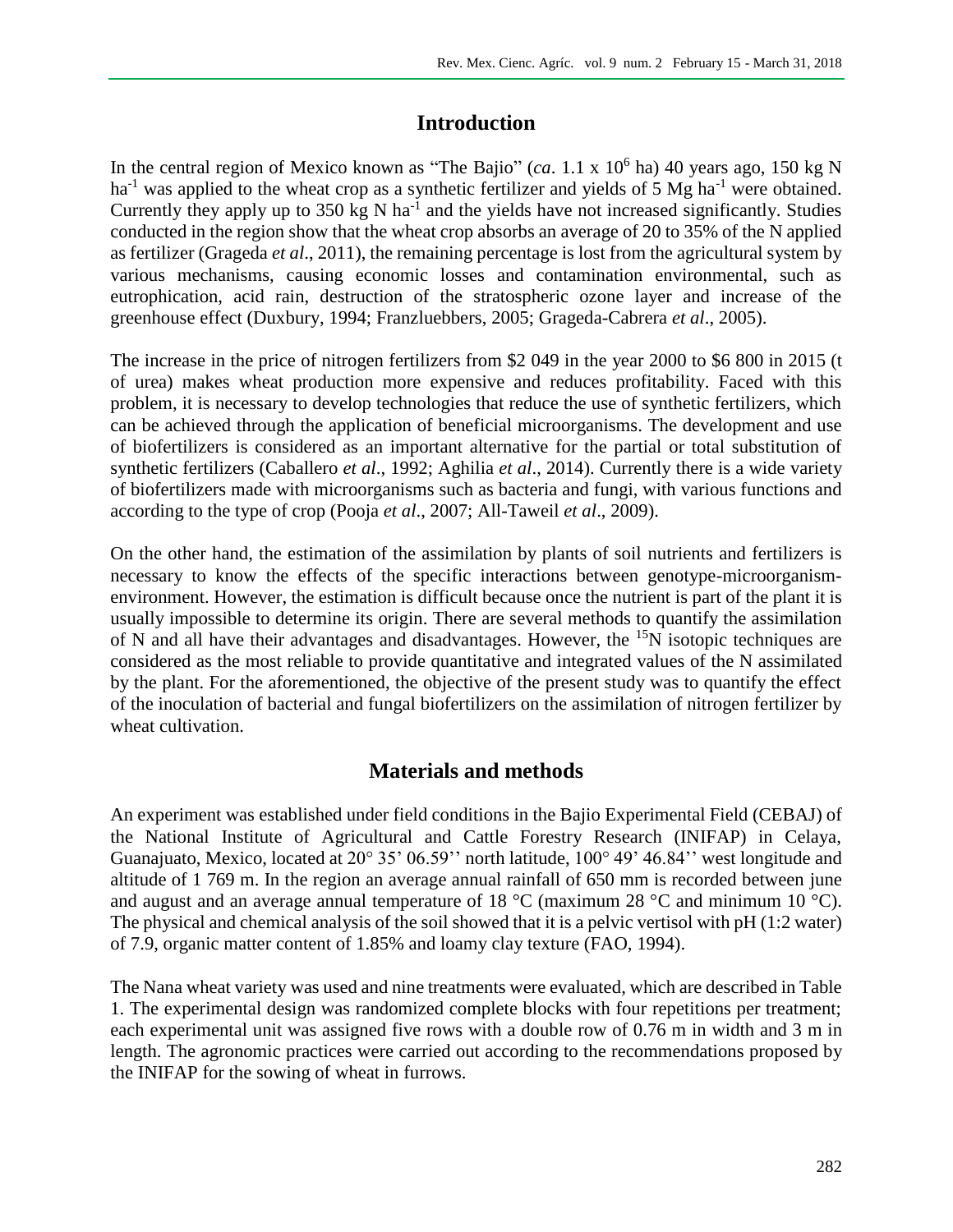| Inoculant                                                                                                                                                                     | Fertilization N-P-K<br>$(240-60-00)$ $(\%)$ |
|-------------------------------------------------------------------------------------------------------------------------------------------------------------------------------|---------------------------------------------|
| T1. Without biofertilizer                                                                                                                                                     | 100                                         |
| T2. Without biofertilizer                                                                                                                                                     | 50                                          |
| T3. Bacterium 2709; species: <i>Pseudomonas</i> sp.; origin: State of<br>Guanajuato; concentration: $10^{11}$ UFC $g^{-1}$ of product.                                        | 50                                          |
| T4. Bacterium T4; species: <i>Bacillus</i> sp.; origin: State of Guanajuato;<br>concentration: $10^{11}$ UFC $g^{-1}$ of product.                                             | 50                                          |
| T5. Mycorrhiza INIFAP <sup>MR</sup> ; species: Rhizophagus intraradices; origin:<br>State of Nuevo Leon; concentration: $75-80$ spores $g^{-1}$ product.                      | 50                                          |
| T6. Mycorrhiza CH1; species: consortium Gigaspora sp. and Glomus<br>sp.; origin: State of Chiapas; concentration: 75-80 spores $g^{-1}$ of<br>product.                        | 50                                          |
| T7. Mycorrhiza DA18; species: Scutellospora calospora; origin: State of<br>Guanajuato; concentration: 75-80 spores $g^{-1}$ of product.                                       | 50                                          |
| T8. Mycorrhiza PI63; species: Acaulospora scrobiculata; origin: State<br>of Guanajuato: concentration: 75-80 spores $g^{-1}$ of product.                                      | 50                                          |
| T9. Mycorrhiza PR82; species: consortium Gigaspora albida and<br><i>Rhizophagus sinuosum</i> ; origin: State of Hidalgo; concentration: 75-<br>80 spores $g^{-1}$ of product. | 50                                          |

### **Table 1. Treatments to evaluate the effect of biofertilizers on the assimilation of N derived from the fertilizer (N ddf) by the wheat crop.**

The evaluated biofertilizers were selected by previous studies of biological effectiveness in greenhouse conditions and are protected in the Microbial Cepario of the CEBAJ-INIFAP. The treatments with biofertilizers were inoculated 2 h before sowing. In the case of bacterial inoculants, the seed was treated with the biofertilizer containing  $10^{11}$  CFU g<sup>-1</sup> of product at a dose of 1.5 kg of inoculant per 50 kg of seed. In the case of mycorrhizae, the seed was treated with the biofertilizer containing 75-80 spores  $g^{-1}$  product at a dose of 1 kg of inoculant per 50 kg of seed.

The 100% fertilization was 240-60-00. The source of fertilizer N was ammonium sulfate and it was divided into two applications, 50% at planting and 50% at 40 days after sowing (dds), all P was applied at the time of planting as triple superphosphate. A linear 1 m isotopic plot was installed in each furrow in each treatment and ammonium sulfate enriched with  $3\%$  of atoms in excess of  $^{15}N$ was applied.

The variables flowering, physiological maturity, dry weight of grain, straw and total, harvest index, N in grain, straw and total, N derived from fertilizer (N ddf), harvest index of N ddf, and efficiency in the use of N ddf (UN ddf).

The determination of total N was made by the Kjeldahl method (Bremner and Mulvaney, 1982). In the samples containing  $15N$ , the enrichment was determined by optical emission spectrometry (NOI-6e spectrometer), according to the procedure described by Faust *et al*. (1987). Isotope calculations of 15N were determined by the isotope dilution method (Zapata, 1990).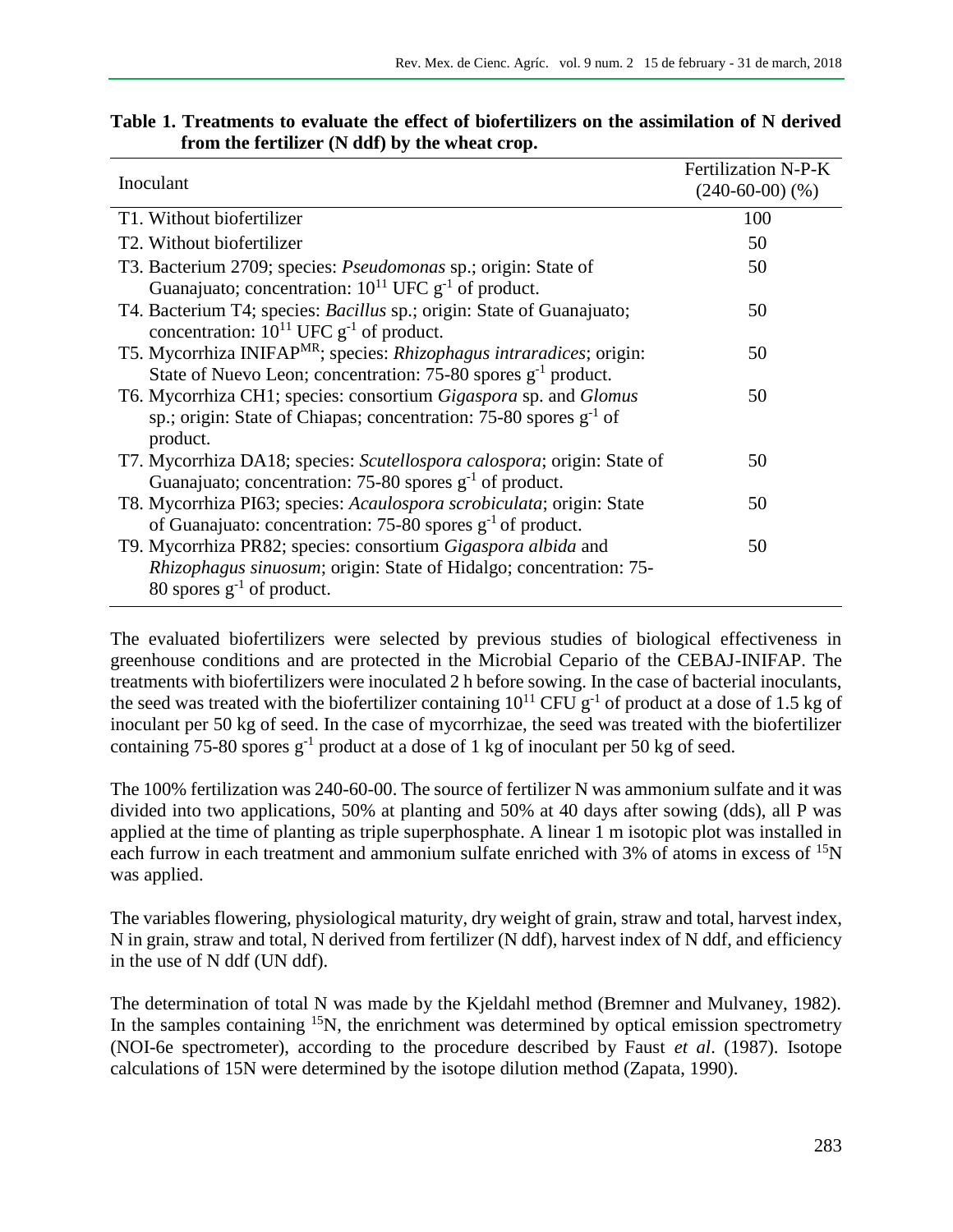The data were analyzed statistically following the standard variance analysis procedure and Tukey's multiple means comparison test (SAS Institute, 2014).

### **Results and discussion**

#### **Yield**

The yield data of dry matter of grain, straw, total and harvest index are presented in Table 2. Statistical differences existed ( $p \le 0.05$ ) in most of the treatments evaluated, several studies in wheat have shown differences due to the plant-microorganism-environment interaction (Khalid *et al*., 2004; Ferraris and Couretot, 2006; Arias, 2007). Regarding grain production, the highest yield was obtained in the T1 treatment (regional control without biofertilizer and with 100% fertilization) and the lowest in the T2 treatment (control without biofertilizer and with 50% fertilization), in the crop of wheat reduce fertilization causes a reduction in the yield of  $1,475$  kg ha<sup>-1</sup> so this practice is not recommended. The application of bacteria in the wheat yield had a small effect if the T3 vs T2 were compared and negative if the T4 vs T2 were compared, the low yields in T4 could be due to the negative effect of certain plant-microorganism relationships in inhibiting the radical development and reduce the efficiency in the intake of nutrients such as N and P, especially in alkaline P soils (Afzal *et al*., 2005; Barea *et al*., 2005; El-Sirafy *et al.*, 2006).

| Treatment                                   | Dry weight $(kg ha^{-1})$ |              |           | Index of  |
|---------------------------------------------|---------------------------|--------------|-----------|-----------|
|                                             | Grain                     | <b>Straw</b> | Total     | harvest   |
| T1. Without biofertilizer (F 100%)          | 6 790 a                   | 9772 bc      | 16563 a   | $0.41$ ab |
| T2. Without biofertilizer (F 50%)           | 5 315 e                   | 6497 g       | 11812 e   | 0.45a     |
| T3. Bacterium 2709 (F 50%)                  | 5 545 d                   | 10 298 a     | 15 843 b  | 0.35c     |
| T4. Bacterium T4 (F 50%)                    | 5 166 e                   | 8429 e       | 13 595 d  | $0.38$ bc |
| T5. Mycorrhiza INIFAP <sup>MR</sup> (F 50%) | 6 368 b                   | 8 794 d      | 15 162 c  | $0.42$ ab |
| T6. Mycorrhiza CH1 (F 50%)                  | 6 606 a                   | 9506c        | 16 112 ab | 0.41a     |
| T7. Mycorrhiza DA18 (F 50%)                 | 5795c                     | 8 002 f      | 13 797 d  | $0.42$ ab |
| T8. Mycorrhiza PI63 (F 50%)                 | 5 3 3 6 e                 | 9910 b       | 15 247 c  | 0.35c     |
| T9. Mycorrhiza PR82 (F 50%)                 | 5 3 3 e                   | 8 705 de     | 14 040 d  | $0.38$ bc |
| CV(%)                                       | 6.48                      | 11.55        | 8.52      | 8         |
| <b>DSH</b>                                  | 207.9                     | 331.82       | 539.26    | 0.04      |

**Table 2. Effect of the application of biofertilizers on the accumulation of biomass in the wheat crop.**

Averages with different letter in the same column are statistically different Tukey ( $p \leq 0.05$ ).

A greater effect on wheat yield was observed with the mycorrhizae applied in treatments T6 and T5, which coincides with that reported by Kumar *et al*. (2011), in field trials with two wheat genotypes had increases of up to 25.8% when the seeds were inoculated with mycorrhizae. In this case, T6 could be an option to reduce the risk of environmental contamination by applying only 120 kg ha<sup>-1</sup> of N. In this case, AMF had a greater effect on wheat yield than bacteria, in this respect Peltzer *et al.* (2003), observed a null effect of the inoculation on the yield and weight of wheat grain with *Pseudomonas fluorescens*. In addition, another cause may be the immobilization of nutrients when microorganisms decompose organic waste (Grageda-Cabrera *et al*., 2003).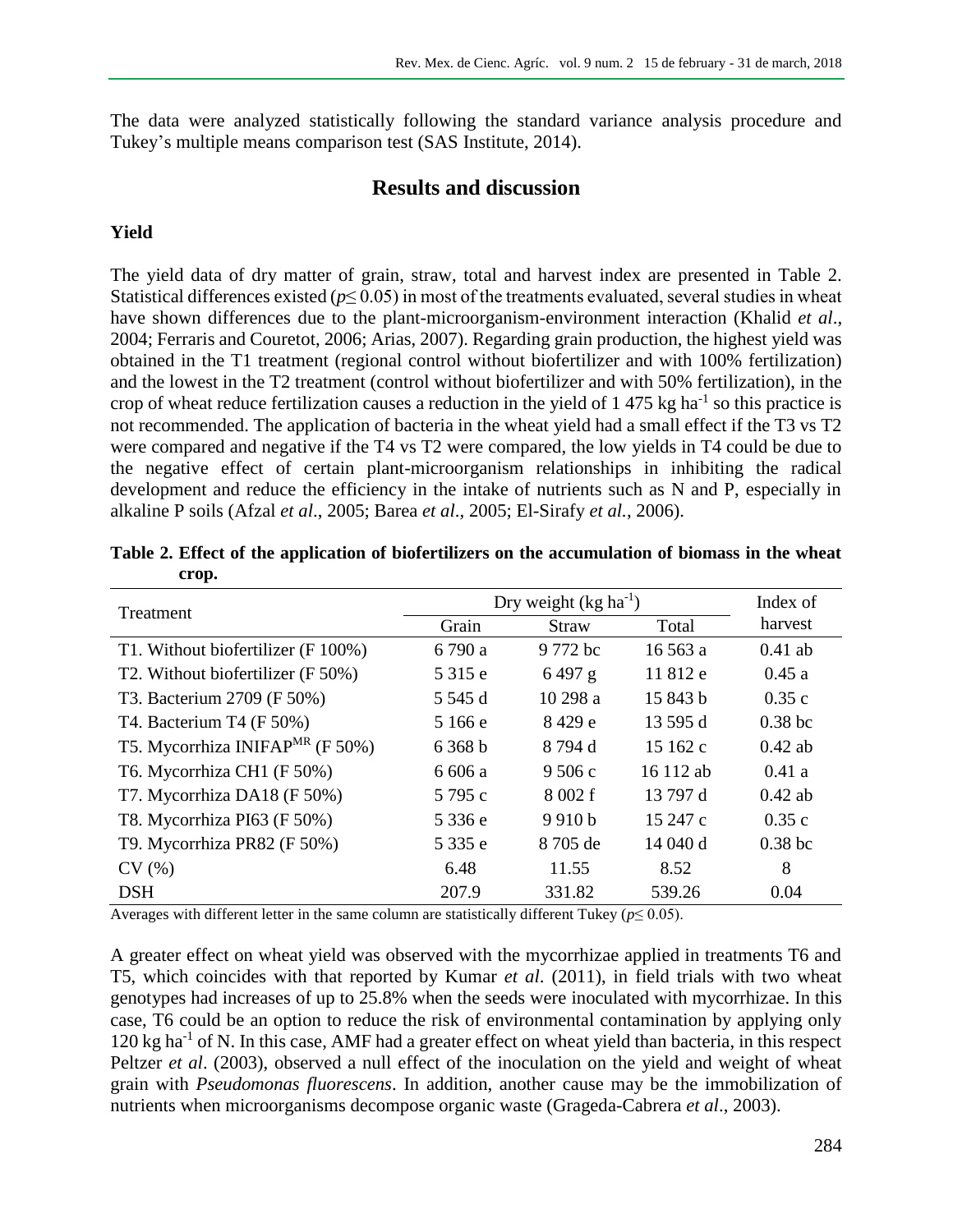Bolletta *et al*. (2002), in plots of wheat inoculated with mycorrhizae obtained between 15 to 18% more yield than the unfertilized controls, in this trial the differences disappeared when compared with the treatments fertilized at 100%.

Regarding the production of total dry matter, all treatments exceeded T2, which was related to greater production of straw. The highest production was obtained in treatments T1 and T6. The reduction in fertilization caused a reduction in the total biomass of  $4751 \text{ kg ha}^{-1}$ . This is confirmed by the harvest index (IC), which is an indicator that provides information on grain production compared to all the biomass produced. The data show that the inoculation of biofertilizers affected the harvest index, treatments T3 (bacterium 2709) and T8 (mycorrhizae PI63) negatively affected this parameter, the crop produced more straw than grain compared to the other treatments, which leads to an efficient use of nutrients.

### **Total nitrogen**

In the Table 3 shows the assimilation of total N. The statistical analysis indicates that there are significant differences similar to those observed in the total dry weight (Table 2). Absorption of N is directly related to performance (Sprent, 1987).

| Treatment                                   | $N$ (kg ha <sup>-1</sup> ) |                  |          | Harvest    |
|---------------------------------------------|----------------------------|------------------|----------|------------|
|                                             | Grain                      | <b>Straw</b>     | Total    | index of N |
| T1. Without biofertilizer (F 100%)          | 159 a                      | 61 <sub>b</sub>  | 219a     | $0.72$ bc  |
| T2. Without biofertilizer (F 50%)           | 123e                       | 40f              | 163 g    | 0.75a      |
| T3. Bacterium 2709 (F 50%)                  | 129d                       | 70a              | 198c     | 0.65e      |
| T4. Bacterium T4 (F 50%)                    | 119 <sub>e</sub>           | 55 d             | 174f     | 0.69d      |
| T5. Mycorrhiza INIFAP <sup>MR</sup> (F 50%) | 150 <sub>b</sub>           | 56 cd            | $205$ bc | $0.72$ bc  |
| T6. Mycorrhiza CH1 (F 50%)                  | 153 <sub>b</sub>           | 59 <sub>bc</sub> | $212$ ab | 0.72bc     |
| T7. Mycorrhiza DA18 (F 50%)                 | 137c                       | 50 <sub>e</sub>  | 186d     | $0.73$ ab  |
| T8. Mycorrhiza PI63 (F 50%)                 | 124 de                     | 61 <sub>b</sub>  | 185 de   | $0.67$ de  |
| T9. Mycorrhiza PR82 (F 50%)                 | $124$ de                   | 54 d             | 178 ef   | $0.7$ cd   |
| CV(%)                                       | 4.57                       | 6.43             | 5.65     | 2.01       |
| <b>DSH</b>                                  | 5.11                       | 3.28             | 7.59     | 0.02       |

| Table 3. Effect of the application of various biofertilizers on the accumulation of N in the wheat |  |
|----------------------------------------------------------------------------------------------------|--|
| crop.                                                                                              |  |

Averages with different letter in the same column are statistically different Tukey ( $p \leq 0.05$ ).

Regarding the content of N in grain, the treatments T5 and T6 were statistically equal and surpassed only by the treatment fertilized to 100% of the dose, reason why these biofertilizers contributed to the accumulation of N (protein) in the grain. This same effect was observed for total N in the plant, with values between 205 to 212 kg N ha<sup>-1</sup>. The treatments that accumulated less amount of N in grain were T4, T8 and T9, which corroborates that the biofertilizers do not work of generic form, these must be generated for specific regions of production.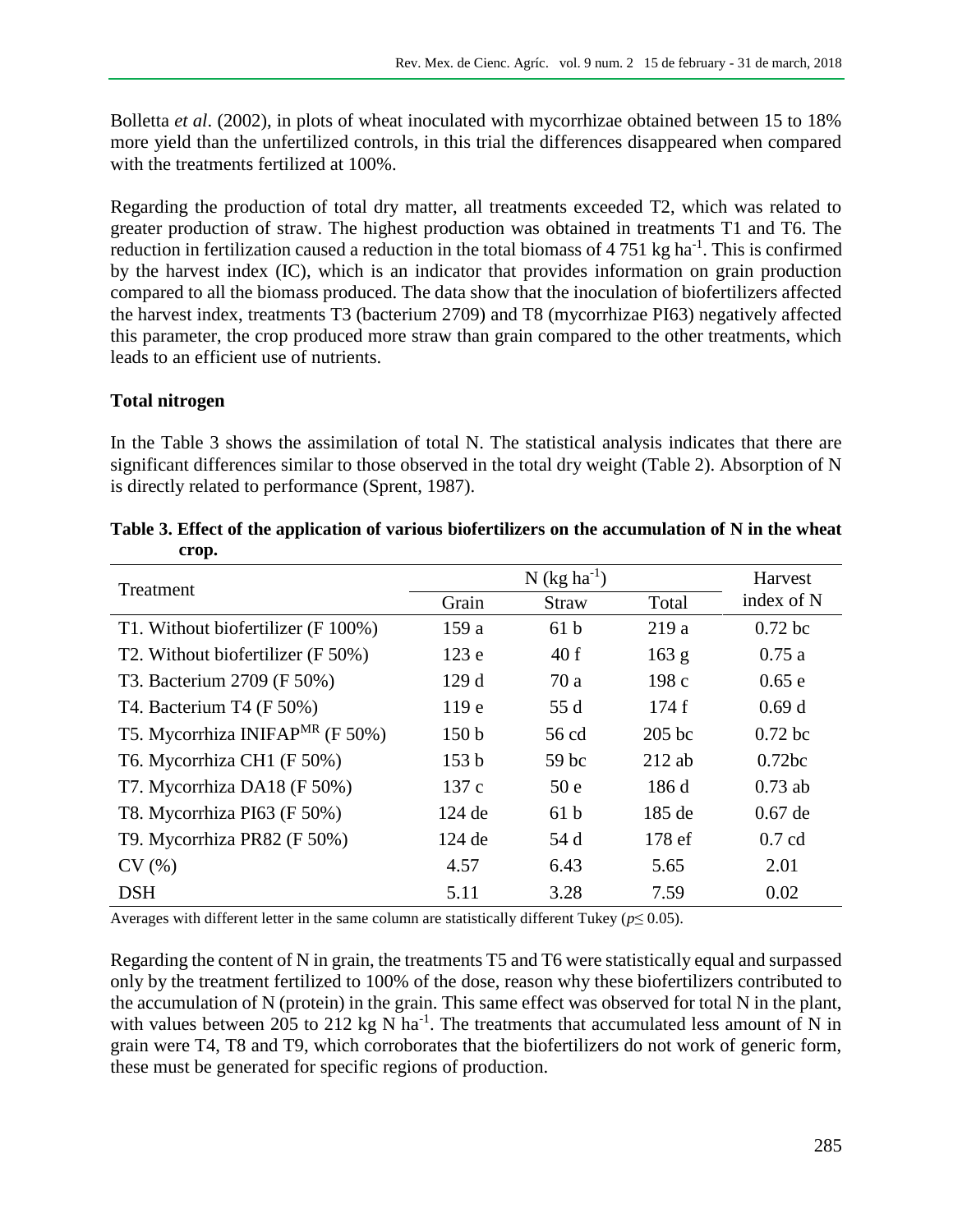Regarding the harvest index of N (ICN), it was significantly affected by biofertilizer treatments. The Tukey test establishes five groups of treatments with a significant response to ICN, the largest is associated with ICN> 0.73 and the lowest ICN< 0.67. The highest ICN was 0.75, which indicates that the plant used 75% of its total nitrogen for grain. But it is not associated with the highest grain yields as observed in the fertilized treatment with an ICN of 0.72. The application of biofertilizers influenced the assimilation of N and the content of N in grain; these characteristics are related to the amount of protein, carotene content and quality (Degidio *et al*., 1993). On the contrary, the dilution of the N content in grain causes an increase in the percentage of white belly and reduces the quality (Mahdi *et al*., 1996).

### **Nitrogen derived from fertilizer (N ddf) and percent utilization of nitrogen fertilizer (% UFN)**

The results of the amount of N in the plant derived from the fertilizer are presented in Table 4. The treatment that accumulated the greatest amount of N of the fertilizer was T1 with a total of 83 kg N ddf ha<sup>-1</sup>, which indicates that the Wheat took 136 kg ha<sup>-1</sup> N from the soil. This treatment received twice as much nitrogen fertilizer as the other treatments, which was reflected in a greater assimilation of N ddf. T5 and T5 treatments followed with 48 and 53 kg N ddf ha<sup>-1</sup> each, these treatments take advantage of more N of the soil with  $157$  and  $159$  kg ha<sup>-1</sup>, respectively. The grain presented greater N ddf than straw.

| Treatment                                   | Nitrogen derived from fertilizer (N ddf) ( $kg N$ ddf ha <sup>-1</sup> ) |                 |                 |
|---------------------------------------------|--------------------------------------------------------------------------|-----------------|-----------------|
|                                             | Grain                                                                    | <b>Straw</b>    | Total           |
| T1. Without biofertilizer (F 100%)          | 60a                                                                      | 23a             | 83 a            |
| T2. Without biofertilizer (F 50%)           | 29d                                                                      | 9 f             | 38 g            |
| T3. Bacterium 2709 (F 50%)                  | 26f                                                                      | 14c             | 41e             |
| T4. Bacterium T4 (F 50%)                    | 28e                                                                      | 13d             | 41e             |
| T5. Mycorrhiza INIFAP <sup>MR</sup> (F 50%) | 35c                                                                      | 13.5 cd         | 48c             |
| T6. Mycorrhiza CH1 (F 50%)                  | 38 <sub>b</sub>                                                          | 15 <sub>b</sub> | 53 <sub>b</sub> |
| T7. Mycorrhiza DA18 (F 50%)                 | 35c                                                                      | 13d             | 48c             |
| T8. Mycorrhiza PI63 (F 50%)                 | 28e                                                                      | 14c             | 42d             |
| T9. Mycorrhiza PR82 (F 50%)                 | 28e                                                                      | 12e             | 40f             |
| CV(%)                                       | 3.7                                                                      | 2.46            | 0.75            |
| <b>DSH</b>                                  | 0.57                                                                     | 6.83            | 3.87            |

#### **Table 4. Effect of the application of biofertilizers on the accumulation of nitrogen derived from the fertilizer (N ddf) in the wheat crop.**

Averages with different letter in the same column are statistically different Tukey ( $p \le 0.05$ ).

The results of the percentage of N ddf and UFN are presented in Table 5. Of the total N assimilated by the crop, less than 40% came from the nitrogen fertilizer and the rest of the soil. There was a significant difference ( $p \leq 0.05$ ) in the values of the percentage of N ddf in the crop between biofertilization treatments. The highest values were obtained in T1, with 38% N ddf, which raises the need to review the current application form of the fertilizer to improve its use. Regarding the effect of biofertilizers, those that contributed to the plant assimilating a greater quantity of Nddf were the treatments with mycorrhizae T5 and T6, with 23 and 25% N ddf.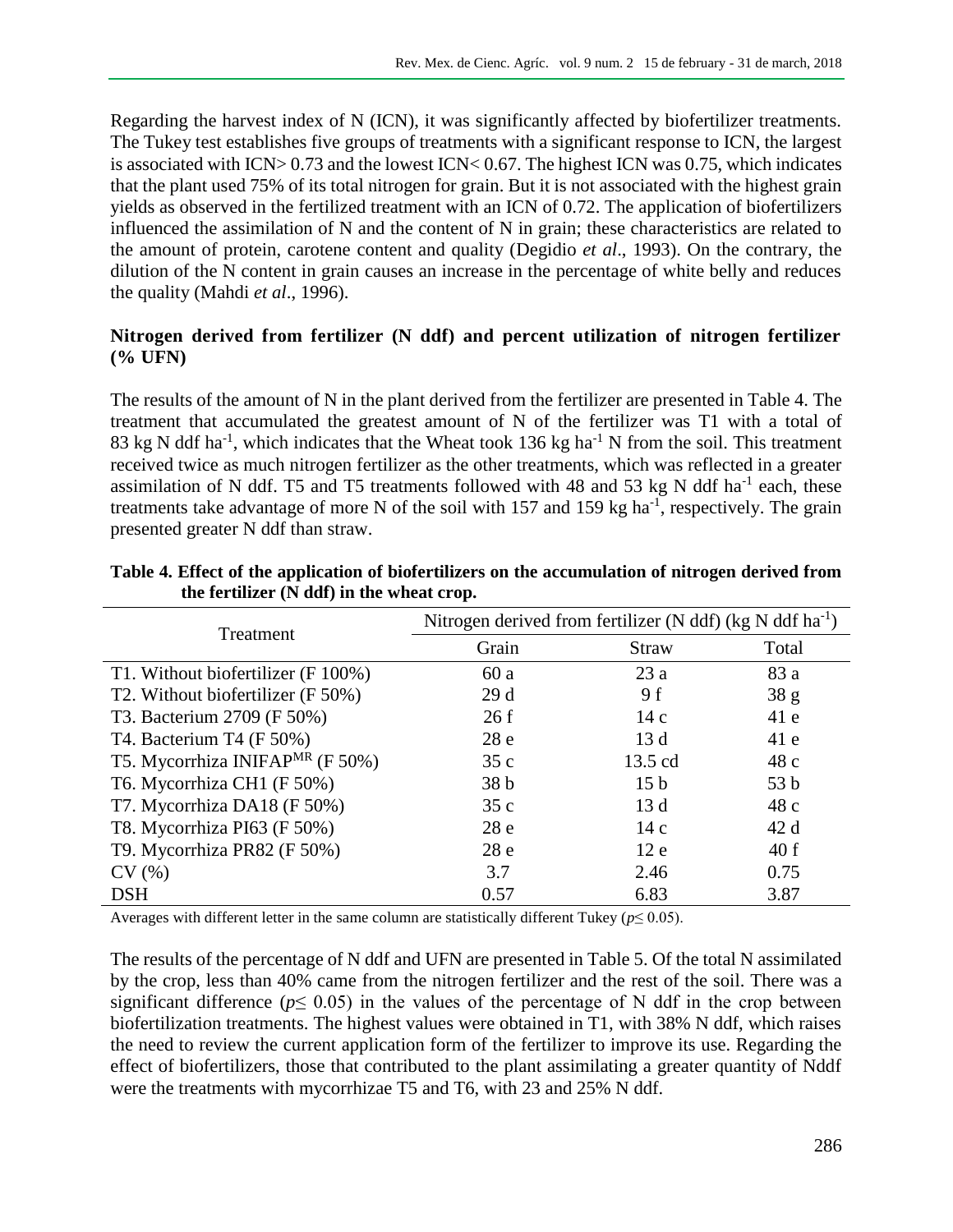| www.crop.                                   |                 |                 |
|---------------------------------------------|-----------------|-----------------|
| Treatment                                   | $N$ ddf $(\%)$  | UFN $(\%)$      |
| T1. Without biofertilizer (F 100%)          | 37.75 a         | 32c             |
| T2. Without biofertilizer (F 50%)           | 23.75 cd        | 29.75 e         |
| T3. Bacterium 2709 (F 50%)                  | 20.75 f         | 31.25 cd        |
| T4. Bacterium T4 (F 50%)                    | $23.5$ de       | 31 ced          |
| T5. Mycorrhiza INIFAP <sup>MR</sup> (F 50%) | 23.25 de        | 37.25 b         |
| T6. Mycorrhiza CH1 (F 50%)                  | $25$ bc         | 41a             |
| T7. Mycorrhiza DA18 (F 50%)                 | 26 <sub>b</sub> | 37 <sub>b</sub> |
| T8. Mycorrhiza PI63 (F 50%)                 | 22.75 de        | 32c             |
| T9. Mycorrhiza PR82 (F 50%)                 | 22.25 e         | 30.25 ed        |
| CV(%)                                       | 5.09            | 6.81            |
| <b>DSH</b>                                  | 1.26            | 1.46            |

**Table 5. Effect of the application of biofertilizers on the accumulation of nitrogen derived from the fertilizer (N ddf) and the percentage of nitrogen fertilizer utilization (% UFN) in the wheat crop.**

Averages with different letter in the same column are statistically different Tukey ( $p \le 0.05$ ).

The percentage of UFN indicates the amount of N that assimilated the crop of the total of N applied as fertilizer. It was observed that inoculation with T5 and T6 mycorrhiza contributed to the plant assimilating a greater amount of N than applied as fertilizer, improving with this the percentage of UFN compared to T1, which had greater availability of N.

The best treatments in terms of percentage of UFN were T6 (Mycorrhiza CH1), T5 (Micorriza INIFAPMR) and T7 (Mycorrhiza DA18), in these cases the plant assimilated 41, 37 and 37% of the total applied fertilizer, representing 52.8, 48.2 and 48 kg N ha<sup>-1</sup>, respectively.

Even when inoculation with biofertilizers improved the percentage of UFN, it was low (less than 45%). More 55% of the N applied as fertilizer could not be counted, surely a high proportion was lost as nitrates by leaching or in gaseous form by denitrification, nitrification and volatilization because it is a slightly alkaline soil and retains moisture (Vermoesen *et al.*, 1993; Grageda-Cabrera *et al*., 2011; Wanga *et al*., 2015).

## **Conclusions**

The chemical fertilization produced the highest grain yields and ensures the quality of the mime. The inoculation with HVA increased the grain yield of the wheat crop up to 20% in comparison with the control without biofertilizer with the same dose of fertilization. Inoculation with HVA influenced the crop index of both dry matter and N. The biofertilizers with HVA increased the absorption of nitrogen fertilizer in a range of 2 to 15 kg N ha<sup>-1</sup> more than the control without inoculation. The efficiency in the use of nitrogen fertilizer (% UFN) was increased with the inoculation of HVA.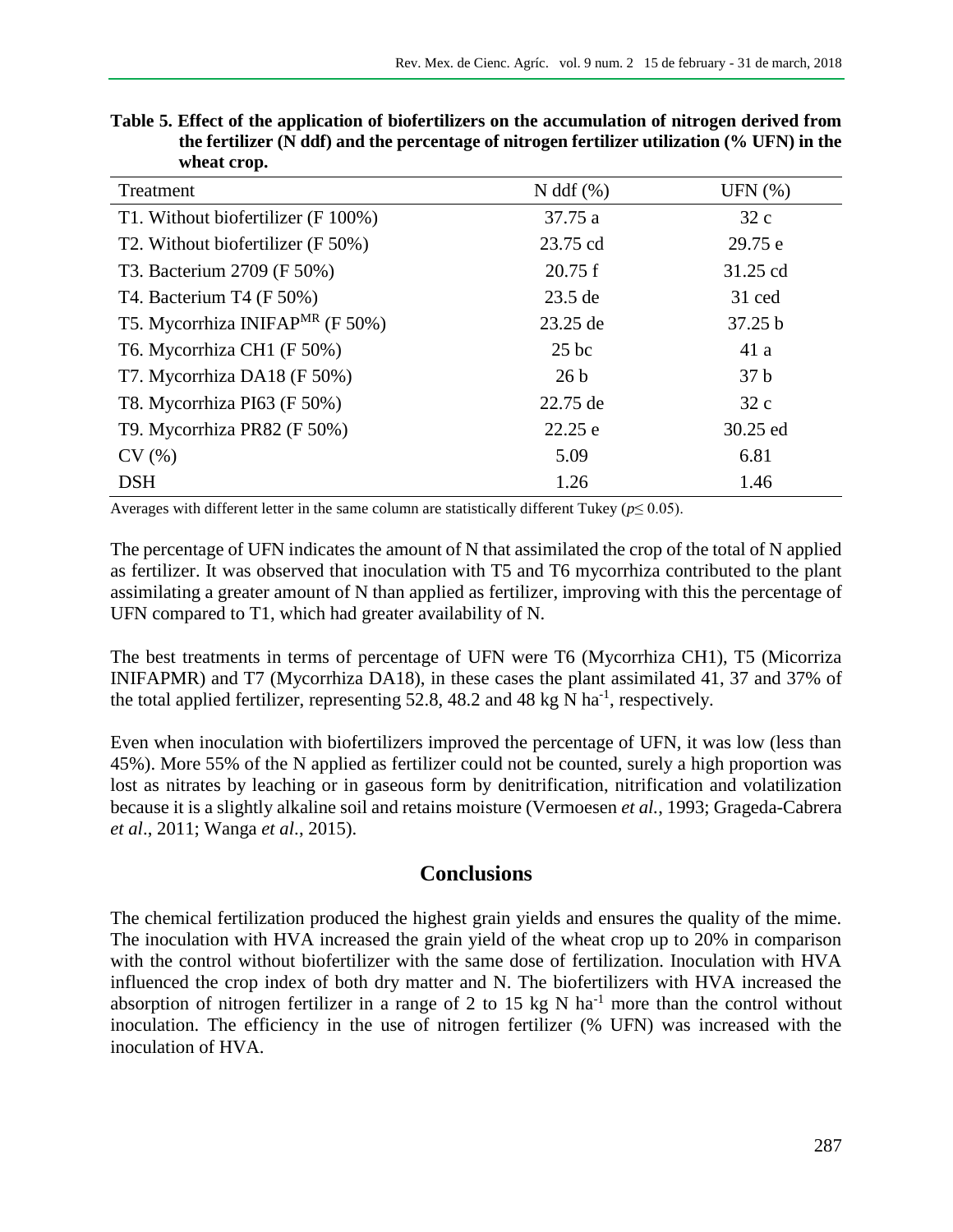## **Gratefulness**

To the Directorate of Bioeconomy of SAGARPA for the support granted for the realization of this work through agreement No. S2341HA4310111.

### **Cited literature**

- Afzal, A.; Ashraf, M.; Saeed, A.; Asad, A. and Farooq, M. 2005. Effect of phosphate solubilizing microorganisms on phosphorus uptake, yield and yield traits of wheat (*Triticum aestivum* L.) in rainfed area. Int. J. Agri. Biol. 7(2):206-209.
- Aghili, F.; Jansab, J.; Khoshgoftarmaneshc, A. H.; Afyunic, M.; Schulind, R.; Frossarda, E. and Gampera, H. A. 2014. Wheat plants invest more in mycorrhizae and receive more benefits from them under adverse than favorable soil conditions. Appl. Soil Ecology. 84(1):93-111.
- All, T. H. I.; Osman, M. B.; Hamid, A. A. and Yusoff, W. M. W. 2009. Development of microbial inoculants and the impact of soil application on rice seedlings growth. Am. J. Agric. And Biol Sc. 4(1):79-82.
- Arias, N. 2007. Ensayo de evaluación de inoculantes biológicos en el cultivo de trigo. [http://www.crinigan.com/trigo.htm.](http://www.crinigan.com/trigo.htm)
- Barea, J. M.; Pozo, M. J.; Azcón, R. and Azcón, A. C. 2005. Microbial cooperation in the rhizosphere. J. Exp. Bot. 56(417):1761-1778.
- Bolletta, A.; Venanzi, S. y Krüger, H. 2002. Respuestas del cultivo de trigo a la inoculación con biofertilizantes en el sur de la Provincia de Buenos Aires. [http://www.crinigan.com/trigo.htm.](http://www.crinigan.com/trigo.htm)
- Bremner, J. M. and Mulvaney, C. S. 1982. Nitrogen-total. *In*: Page, A. L.; Miller, R. H.; Keeney, D. R. (Eds.). Methods of soil analysis. Part 2, 2<sup>nd</sup>. (Ed.). Agronomy Monograph number 9. American Society of Agronomy. Madison. 295-324 pp.
- Caballero, M. J.; Carcaño, M. M. G. and Mascarúa, E. M. A. 1992. Field Inoculation of Wheat (*Triticum aestivum*) with *Azospirillum brasilense* under temperate climate. Symbiosis 13(3):243-253.
- Degidio, M. G.; Nardi, S. and Vallega, V. 1993. Grain, flour, and dough characteristics of selected strains of diploid wheat, *Triticum monococcum* L. Cereal Chem. 70(3):298-303.
- Duxbury, J. M. 1994. The significance of agricultural sources of greenhouse gases. Fert. Res. 38(2):151-163.
- El-Sirafy, Z. M.; Woodard, H. J. and El-Norjar, E. M. 2006. Contribution of biofertilizers and fertilizer nitrogen to nutrient uptake and yield of Egyptian winter wheat. J. Plant Nutr. 29(4):587-599.
- FAO. 1994. World reference base for soil resources. Wageningen. Rome. 161 p.
- Faust, H.; Sebastianelli, A. y Axmann, H. 1987. Manual de laboratorio, métodos para el análisis de <sup>15</sup>N. FAO-IAEA. Vienna. 122 p.
- Ferraris, G. y Couretot, L. 2006. Respuesta a la inoculación con micorrizas en trigo bajo dos niveles de nutrición fosforada. [http://www.crinigan.com/trigo.htm.](http://www.crinigan.com/trigo.htm)
- Franzluebbers, A. J. 2005. Soil organic carbon sequestration and agricultural greenhouse gas emissions in the southeastern USA. Soil and Tillage research. 83(1):120-147.
- Grageda, C. O. A.; Medina, C. T.; Aguilar, A. J. L.; Hernández, M. M.; Solís, M. E.; Aguado, S. A. y Peña, C. J. J. 2004. Pérdidas de nitrógeno por emisión de N<sub>2</sub> y N<sub>2</sub>O en diferentes sistemas de labranza. Agrociencia. 38(6):625-633.